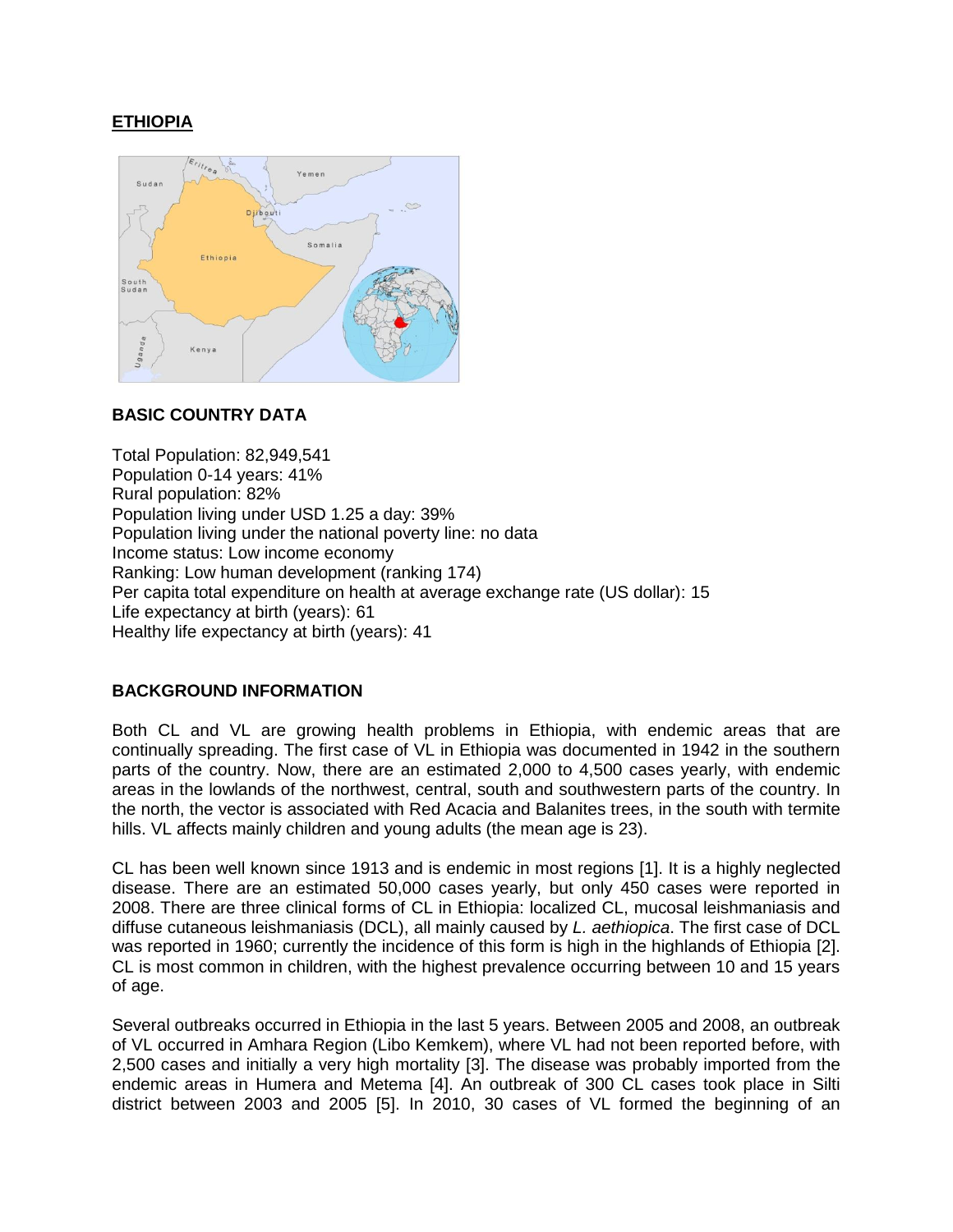outbreak in a formerly non-endemic area in Tigray (Shiraro district), and 40 VL cases more, mainly children, were diagnosed in East Imey, a district in Somali region, previously non endemic.

The incidence of HIV-*Leishmania* coinfection was 23% in 2008, far higher than anywhere else in the world. The real burden is likely to be higher, as only 17% of VL cases are screened for HIV in some facilities. The affected populations are mainly very poor male seasonal migrant workers that travel in the harvesting season from non endemic highlands to the cotton, sesame and sorghum fields of Humera and Metema on the Sudanese border [6,7]. In Humera, the proportion of VL patients that was coinfected was 40% in 2006 [6].

PKDL seems to occur in varying rates within different regions and patient populations. PKDL is reported in 2.2% of patients, but this figure does not represent the real number of cases as PKDL grade 1 cases are not treated, and consequently not reported. In coinfected patients, PKDL is seen in 15-40% of patients.

| Leishmania<br>species | <b>Clinical form</b> | <b>Vector species</b>                       | <b>Reservoirs</b>                        |
|-----------------------|----------------------|---------------------------------------------|------------------------------------------|
| L. aethiopica         | ZCL, DCL, ML         | P. longipes,<br>P. pedifer*,<br>P. sergenti | Procavia capensis,<br>Heterohyrax brucei |
| L. major              | <b>ZCL</b>           | P. dubosqui                                 | Arvicanthis niloticus                    |
| L. tropica            | CL.                  | P. sergenti,<br>P. saeveus                  |                                          |
| L. donovani           | VL, PKDL             | P. orientalis,<br>P. martini, h. celiae     |                                          |

## **PARASITOLOGICAL INFORMATION**

## **MAPS AND TRENDS**

#### **Visceral leishmaniasis**



**Visceral Leishmaniasis** Incidence/10.000 (2008)  $\Box$  $\n < 1$  $\Box$ 1 - 5  $5 - 10$  $10 - 15$  $\blacktriangleright$  15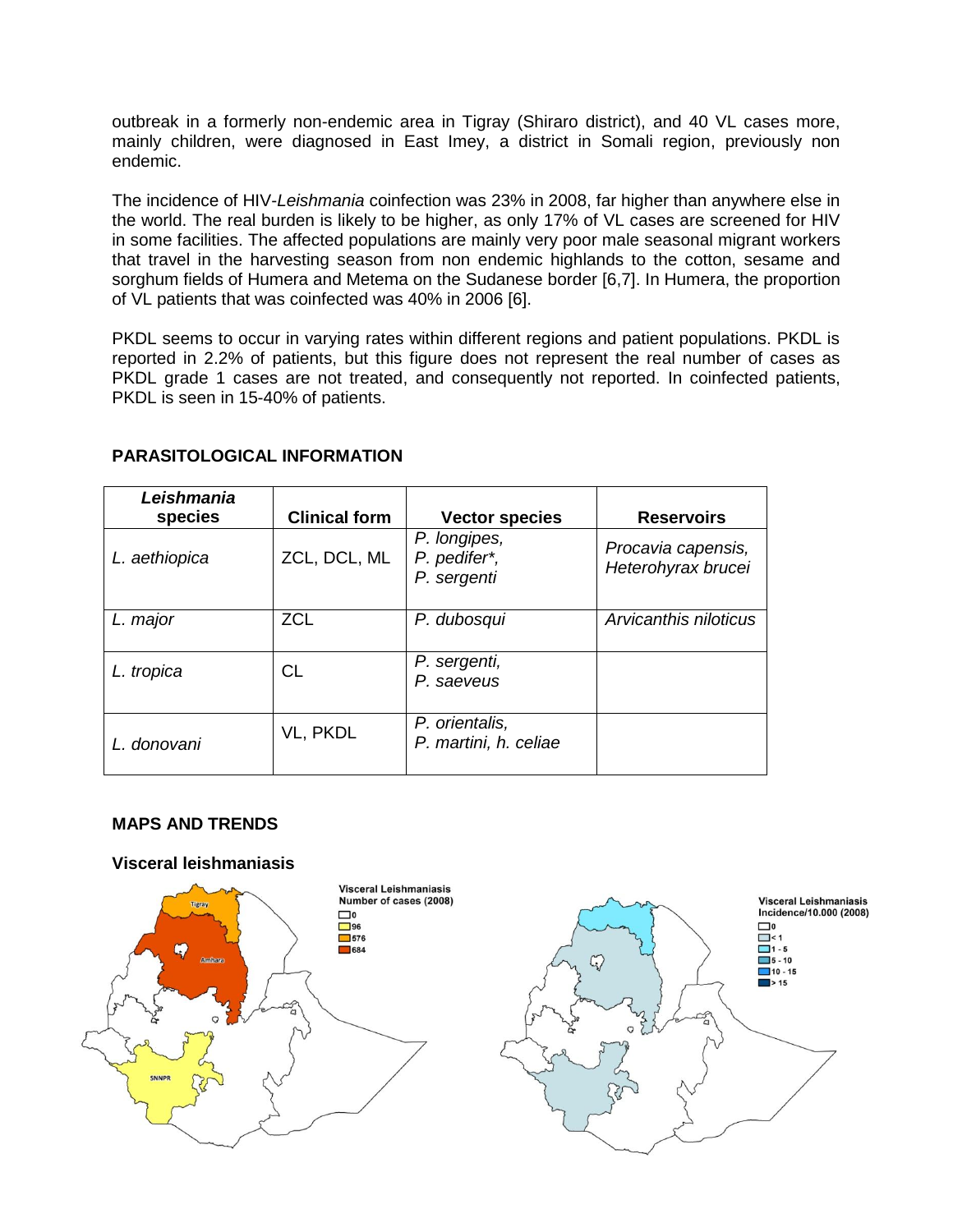#### **Cutaneous leishmaniasis**



#### **Visceral leishmaniasis trend**



## **Cutaneous leishmaniasis trend**

Data not available.

## **CONTROL**

The notification of leishmaniasis is mandatory and there has been a national leishmaniasis control program since 2006. Active human case detection for VL is regularly performed by mobile teams in remote endemic areas. There is no leishmaniasis vector control program. Bednet distribution and insecticide spraying take place in the context of malaria control.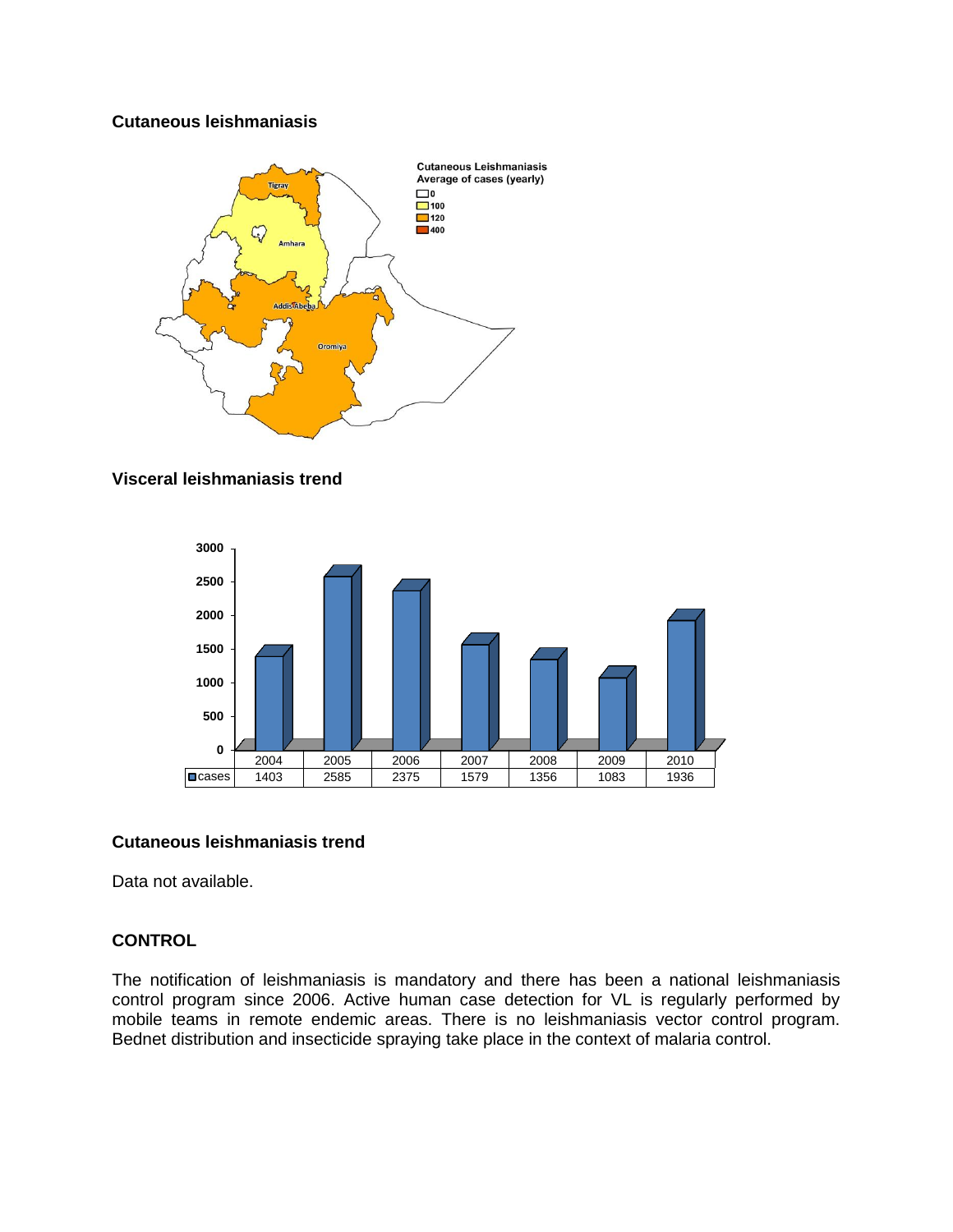## **DIAGNOSIS, TREATMENT**

#### **Diagnosis:**

VL: confirmation by rK39 ICT. CL: clinical, confirmation with microscopic examination of skin lesion sample.

#### **Treatment:**

VL: antimonials, 20 mg Sb<sup>v</sup>/kg/day for 30 days. Cure rate is 90%. Relapse is seen in 4% of cases. Fatality rate is 5-10%. Second line treatment: amphotericin B at a dose of 1 mg/kg every other day for 30 days or liposomal amphotericin B 4 mg/kg/day for 5-10 days. Miltefosine (100 mg/day, 28 days) is used as 3rd line treatment, mainly for coinfected patients. For coinfected patients, liposomal amphotericin B for 4 mg/kg/day for 5-10 days is first line treatment, with a cure rate of 60%. PKDL is treated with a 2-month course of antimonials (20 mg Sb<sup>v</sup> /kg/day).

CL: cryotherapy (with liquid nitrogen); antimonials, intralesional or systemic (20 mg Sb<sup>v</sup>/kg/day for 20 days) for severe cases. Cryotherapy has a cure rate of 93%. Failure rate was 28% for antimonials. Pentamidine is used as second line treatment with a cure rate of 88%.

## **ACCESS TO CARE**

Care for leishmaniasis is not provided for free. Patients do not have to pay for VL drugs and rK39 tests, but other tests are not free of charge. The registration fee for health facilities is 0.25- 2 USD (with or without referral letter). Hospitalization costs 12 USD. In total, a VL patient usually has to spend 20 USD to complete a full treatment in hospital. Patients are often too poor to pay for this and also suffer major economic loss when spending time away from home. Many patients live in very remote areas with no health facilities and no transport, or they cannot afford transport if available. There is also a lack of awareness of the disease. These issues are currently addressed by mobile teams that are active in a number of remote endemic areas.

In Ethiopia, MSF treated considerable numbers of VL patients. In 2007, a total of 2,500 patients received treatment and in 2008, a total of 1,500 patients. For both years, the number of patients was estimated at 4,500, meaning that over half of patients had problematic access to treatment.

The Ministry of Health provided conventional amphotericin B and generic sodium stibogluconate in 2007 and 2008. As the amounts were insufficient, WHO donated considerable amounts of antimonials.

There are only very few health centers that diagnose and treat CL. It is usually treated by traditional healers that use local heat application and local plants.

## **ACCESS TO DRUGS**

Sodium stibogluconate, liposomal amphotericin B, pentamidine and miltefosine (50 mg tablets) are included in the National Essential Drug List. Drugs for leishmaniasis are not available in pharmacies and unregulated drug markets. No drugs for leishmaniasis are registered in Ethiopia.